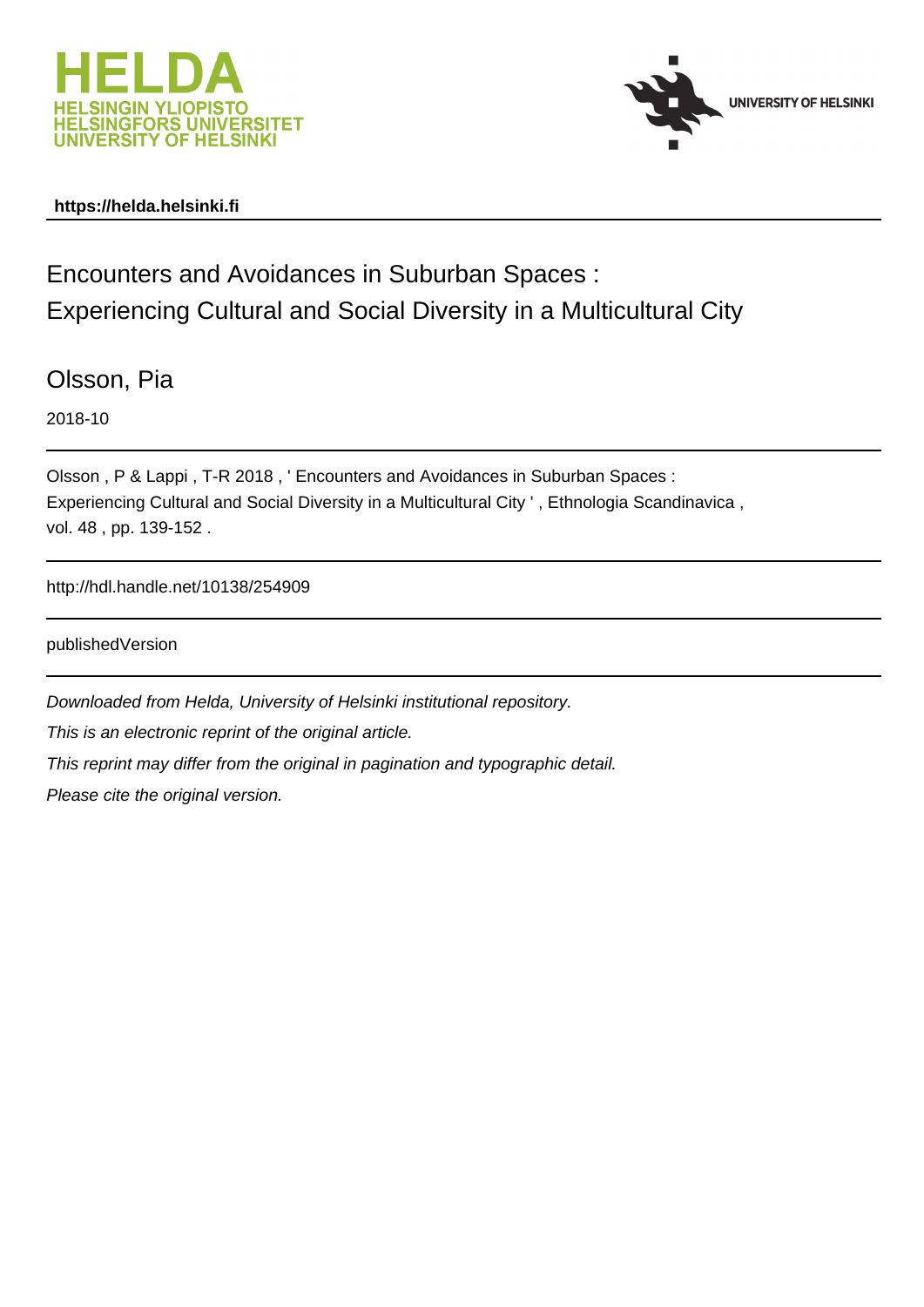# **Encounters and Avoidances in Suburban Spaces**

Experiencing Cultural and Social Diversity in a Multicultural City By Tiina-Riitta Lappi & Pia Olsson

## **Negotiating Space for Encounters**

If I tell first when I came to Finland, if I talk about the Myyrmäki area, it is my beloved area. I really love it. At the time when I came, I didn't know any foreigners, there were not that many in Myyrmäki. All my closest friends are Finnish, truly nice people (Female, September 27, 2017).

The description of Myyrmäki as a beloved area is a fragment from the beginning of an interview with a woman who came to the Finnish suburb of Myyrmäki for the first time 23 years ago. As the discussion proceeds she reflects a couple more times on her attachment for Myyrmäki and explains it very distinctly through the social relations which form the basis for her everyday life. These relations have given her support and provided her with a feeling of security whenever she has needed help or just a friend to talk to and spend time with. She herself has a background in the Mediterranean and she analyses the formation of her friendships on the axis of foreigner/Finnish. For her, the neighbourhood has become a good place to live through encounters with her "Finnish" friends.

The "cosmopolitan turn" in research has emphasized the way urban environments can be spaces for  $-$  if not positive then neutral – encounters between people from different kinds of backgrounds (Valentine 2008:324). Tolerance, conviviality and intercultural civility are emphasized as features of cosmopolitan spaces (see e.g. Gilroy 2004; Noble 2013; Valluvan 2016). In our article, we focus on Myyrmäki, located in the Helsinki metropolitan area, more specifically in the city of Vantaa. We ask how people with a migrant background experience suburban spaces in their daily lives and how these experiences are affected by cultural encounters.

We have chosen Myyrmäki as one of our focus areas<sup>1</sup> as it represents a part of the city where cultural diversity is higher than the average in the city of Vantaa. All in all, in Vantaa, 16.6 per cent of the inhabitants have some other language than Finnish, Swedish or Sami as their mother tongue. This makes Vantaa the most diverse city in Finland. The most frequently spoken foreign languages are Estonian, Russian, Somali, Albanian and Arabic (Vantaan väestö 2016/2017 2017:15–16).

Compared with the suburban neighbourhood of Myyrmäki, the research dealing with the "cosmopolitan turn" has usually dealt with urban spaces with longer and more diverse histories.<sup>2</sup> In order to answer our research question, we deliberate about some concepts that have evolved within the cosmopolitan turn, namely cosmopolitan canopy and conviviality, by applying them in the context of a somewhat remote suburb in the larger metropolitan area. In other words, we are trying to see how such concepts concerning large-scale global trends, both "on the ground" and within humanistic theories, can help to explain the practices of cultural encounters in everyday life. Furthermore, we want to examine whether these concepts are applicable in a slightly different context (from what they were invented for) and how they can help in creating more involving meeting places. Then not only the empirical evidence but also ideas for such meeting places as well as knowledge of obstacles to their functioning would be of value. With such an approach we can strengthen the social impact of ethnological urban studies.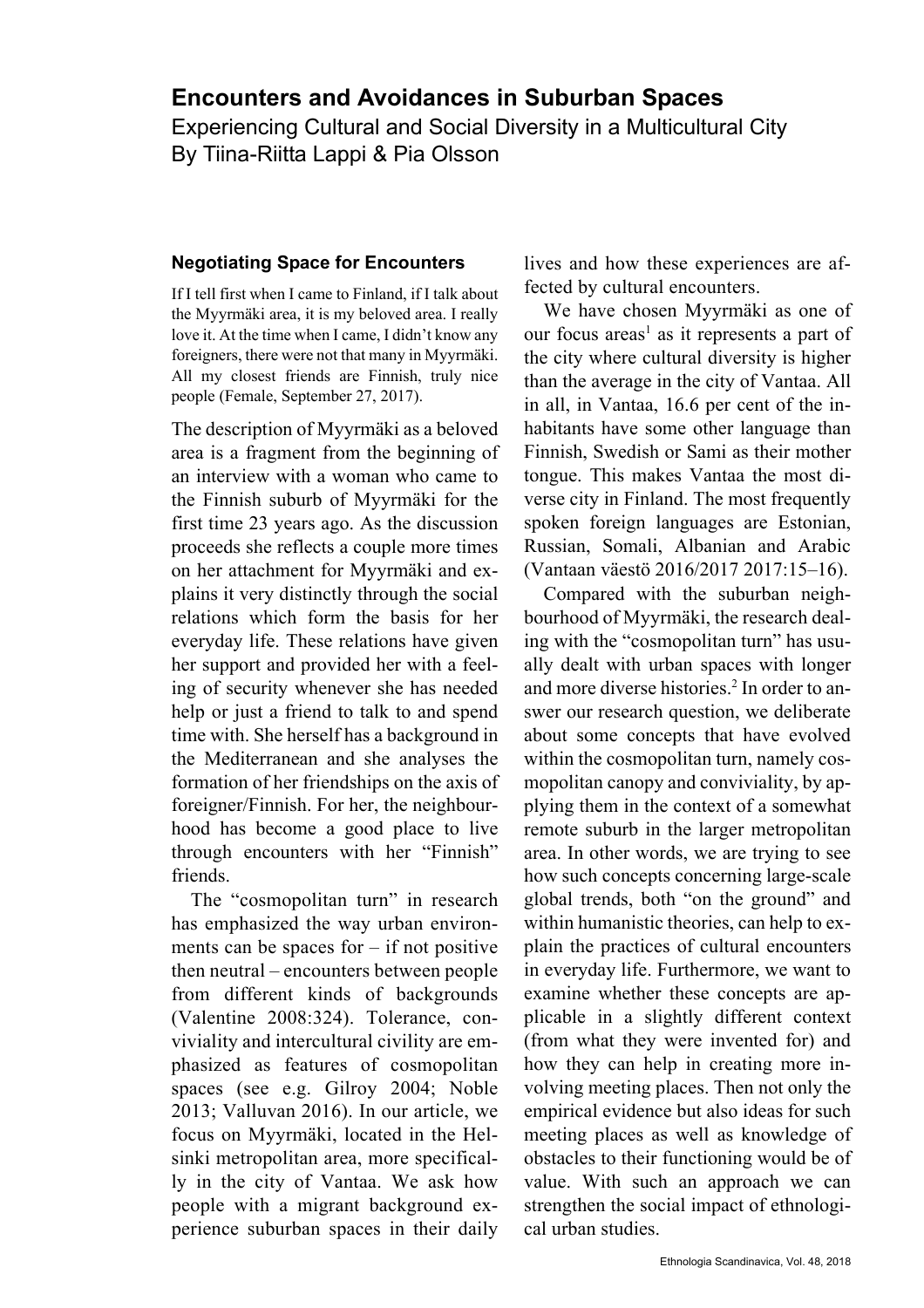The underlying idea of our article is that urban space affects the ways urbanites experience their social environment also in relation to cultural differences. The American sociologist Elijah Anderson has introduced the concept of cosmopolitan canopy by which he refers to semi-public urban spaces encouraging people to adopt a positive attitude towards one another in a way that reflects civility and tolerance. This expressed civility is a key to a social control that further emphasizes the specific nature of the space. For Anderson, cosmopolitan canopies are "settings that offer a respite from the lingering tensions of urban life and an opportunity for diverse people to come together". He states that "ethnic and racial identities are never 'forgotten'", but sometimes places where they do not define the encounters can be formed. Even though Anderson focuses on race and ethnicity in his study, he defines the canopy-like space as something that resonates with other kinds of differences as well, such as social differences (Anderson 2012:xiv, 10–11, 145; also Anderson 2004).

Especially the emergence of the concept of super-diversity in academic and policy discourses has foregrounded the idea that the previous ethnicity-based approach no longer provides an adequate analytical tool for understanding the complexity and dynamism of urban multiculturalism. Along with the turn to diversity, the focus has changed from entities to relations (Berg & Sigona 2013:348). Differences are negotiated daily in everyday urban spaces. Ash Amin has emphasized the role of "micropolitics of everyday social contact and encounter" but also the "intercultural" aspects of this negotiation. By

this he stresses the cultural dialogue to understand the processes as active ones, in contrast to understanding multiculturalism either as cultural differences preventing communication or as speculative cosmopolitanism (Amin 2002:959–967). To join the interculturality with the cosmopolitan canopy means to us that we look for the many, sometimes banal, ways of interacting in urban spaces.

The urban space we are discussing comprises the public or semi-public spaces in the suburb, i.e. spaces which are basically open to all city dwellers to access in their everyday lives. This means that we include in our research also privately owned spaces when their foremost purpose is to be open to the general public (Tani 2015:131). Sara Ahmed (2000:7–9) has defined the term encounter to "suggest a meeting, but a meeting which involves surprise and conflict". She emphasizes that encounters are not only about the present but that they always also reopen previous encounters. In consequence, differences are not defined in a particular space or encounter but in a continuous historical relation, and this layered nature of encounters is something that becomes very noticeable also in the interviews done in Myyrmäki.

The cosmopolitan canopy can be categorized as one of the ideas linked to the "cosmopolitan turn" in which the urban potential for culturally hybrid environments has been emphasized. However, this view has also been criticized because the literature seldom analyses the actual processes where this kind of cosmopolitanism can be realized. The geographer Gill Valentine (2008:324–325) has argued that some of the research might even give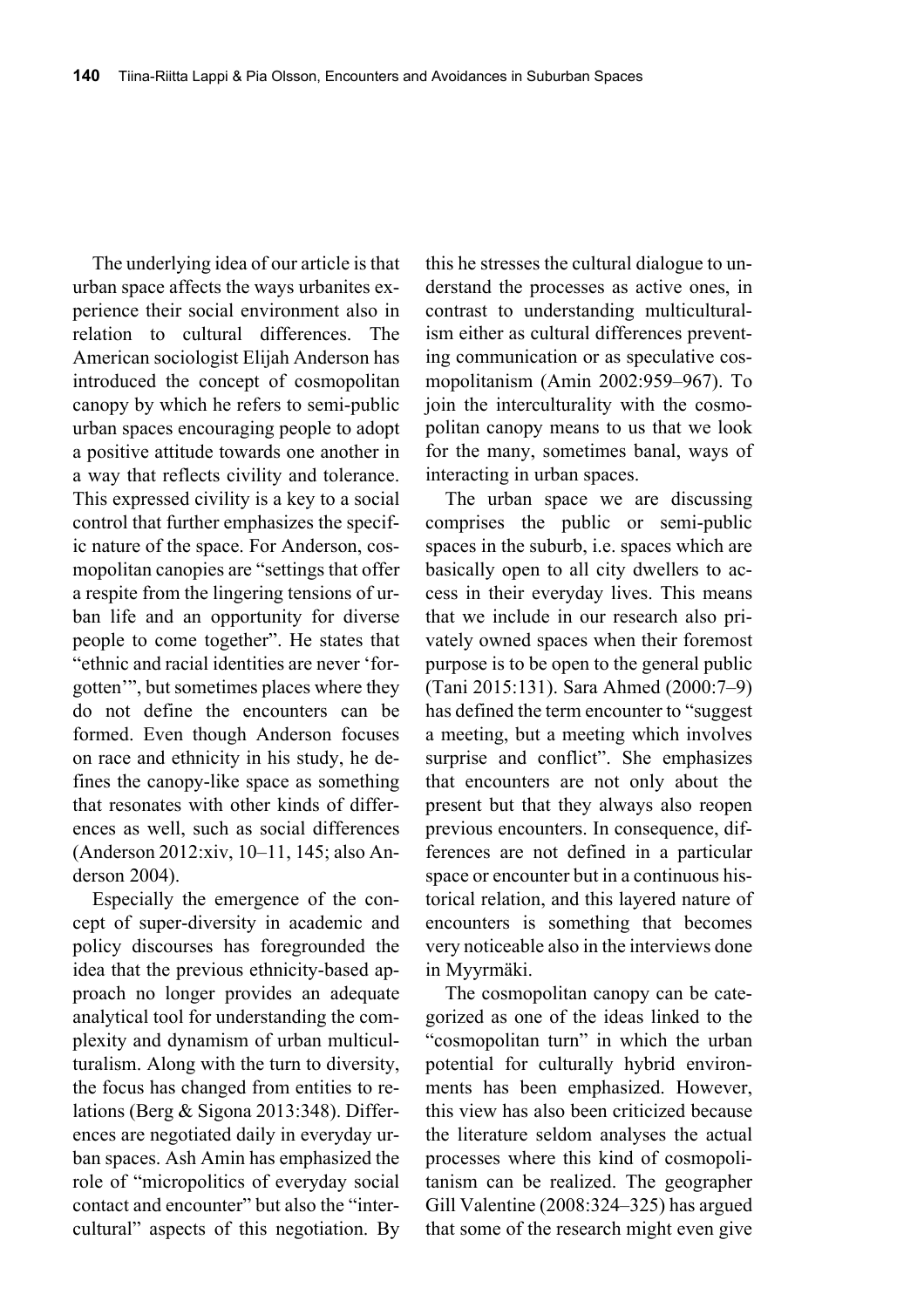a romanticized picture of urban encounters where respect for others would automatically evolve from contacts with the "other". We consider this criticism important while examining the fieldwork data produced within the project. The very first encounters with our interviewees have clearly shown that in our focus areas urban encounters can be very multisided and problematic.

Elijah Anderson, who in his work discusses "the colour line" that becomes visible also in the cosmopolitan canopies, has argued that "the gloss of the canopy provides cover, allowing some people to mask their true feelings. Some good comes from this, for prejudiced people are practicing tolerance, which may eventually take root." So, at the same time as we are aware that we should not idealize the urban environment, we want to look at the ethnographic material<sup>3</sup> produced within our project as a potential source for opening up the mechanisms behind cultural encounters in urban spaces.

We have previously discussed the difficulties that have arisen from applying the concept of "cosmopolitan canopy" in our project and especially in the places we have chosen as our research areas. When analysing our research sites in Vantaa in general we have realized that the cosmopolitan canopy there might be more of a state of mind than actually taking shape in relation to a specific space. This would also mean that the relationship between the planned city and the production of the cosmopolitan canopy might be difficult to establish. All in all, the canopy is not a static feature of a particular space but can be created anew or shattered by the people within the space (Lappi & Olsson 2018;

see also Ojanen 2018). We find it important, however, to look for clues to understand which factors create better opportunities for some spaces rather than others to become spaces for these kinds of cosmopolitan canopies. This approach will hopefully support the future urban planning and urban renewal processes as well. In order to be able to find such connections we will now turn to the closer reading of Myyrmäki central area – not arguing it to be a cosmopolitan canopy but looking for the factors that support it to become one or prevent it from becoming one.

# **Joined and Differentiated Spaces for Encounters**

The focus of our study has been on public spaces and encounters between people of varying ethnic and cultural backgrounds. Since the Myyrmäki area was not very familiar to us in advance, the fieldwork started with observation aiming at identification of spatial practices which would reflect the social characteristics of the area. The most obvious place to start with the observation was the Myyrmanni shopping mall which is situated in the very centre and gathers shops, supermarkets, many coffee shops and restaurants under the same roof, making it a natural and easy meeting place for people in Myyrmäki. Such public services as the health care centre, social services and the library as well as the railway station are also located close to Myyrmanni. The impression after various visits to the Myyrmanni shopping centre is that the range of customers reflects the ethnic diversity of the population living in the Myyrmäki area. Actually, it may be that this is one factor that creates a feeling of hominess along with the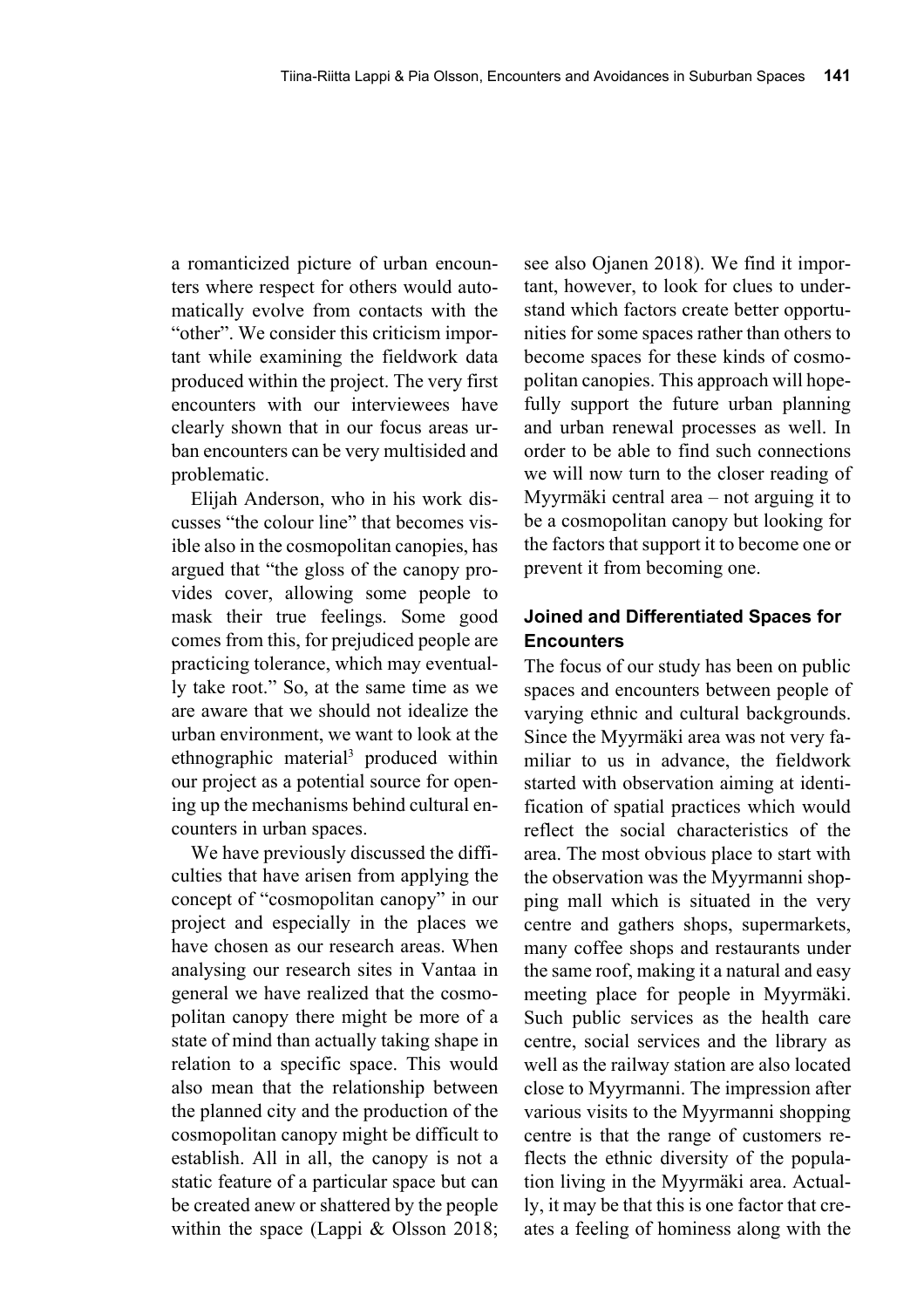centre not being too large. Especially the restaurants and the coffee shops on the second floor encourage groups, from young schoolgirls to old men with different cultural backgrounds, to spend time with friends and acquaintances. Whether it is a multicultural space is another question and depends greatly on how it is defined.

A shopping mall is literally a place for shopping. However, in recent studies it has been analysed also as a place for other kinds of activities. It can actively be used for social encounters, as many of the studies about youth and their culture of hanging out show (see e.g. Tani 2015; Lampela & Tani 2015; see also Anderson 2011:31–71). Shopping malls can also be described as spaces where the attributes of "loose" and "tight" space<sup>4</sup> become visible in different kinds of actions and where they sometimes also become subjects of negotiation (Tani 2015:142). In the context of "cosmopolitan canopy", we have looked at the shopping malls as a space for cultural and social encounters that people experience just by coming there (see Anderson 2011). By this we mean that they do not need to actively and knowingly engage in some premeditated encounter in the surroundings but that the mall as a semi-public space<sup>5</sup> in itself creates a specific space for potential encounters.

As later became clear, the shopping mall is not exclusively a place for positive experiences. However, during the interviews none of the interviewees brought up negative incidents or experiences concerning the cultural or ethnic encounters in the shopping centre.<sup>6</sup> This could be seen as an allusion to an urban sociability where the sharing of space is claimed by

no one group but is shared by different groups. It is space for thrown-togetherness in which civility pervades at least momentarily. According to Anderson (2012:xvi, 15, 26):this is also a possibility to develop understanding with one another and to share ideas and practices. At the same time these experiences of encounters also create local knowledge. The Myyrmanni shopping centre might be even looked at as what Susanne Wessendorf (2014:393) calls the parochial realm characterized by more communal relations between users of that space than they would be in a clearly public space, where one meets mainly strangers. For the younger people especially, Myyrmanni may even be at times too familiar, not providing enough privacy or freedom from otherwise appreciated social networks:

Guess why we don't want to spend time in cafes and restaurants here? Suddenly your uncle is sitting next to you, so you have to leave. There aren't our people anymore [outside Myyrmäki] and you want to have your own time. I don't want to see my neighbours, my aunts, I want to have my own time, that's why we go out of Myyrmäki (Female, November 17, 2017).

Conviviality increasingly appears in the context of normative concerns with how to make spaces more positively interactive, or conversely how spaces might become more convivial through everyday practices and routines of people inhabiting them (Nowicka & Vertovec 2014:350). Positive encounters cannot be forced but it is possible to think about obstacles and barriers preventing people from varied and unexpected encounters, and work towards dealing with these hindrances. It is exactly these hindrances that Sophie Watson has focused her study on city publics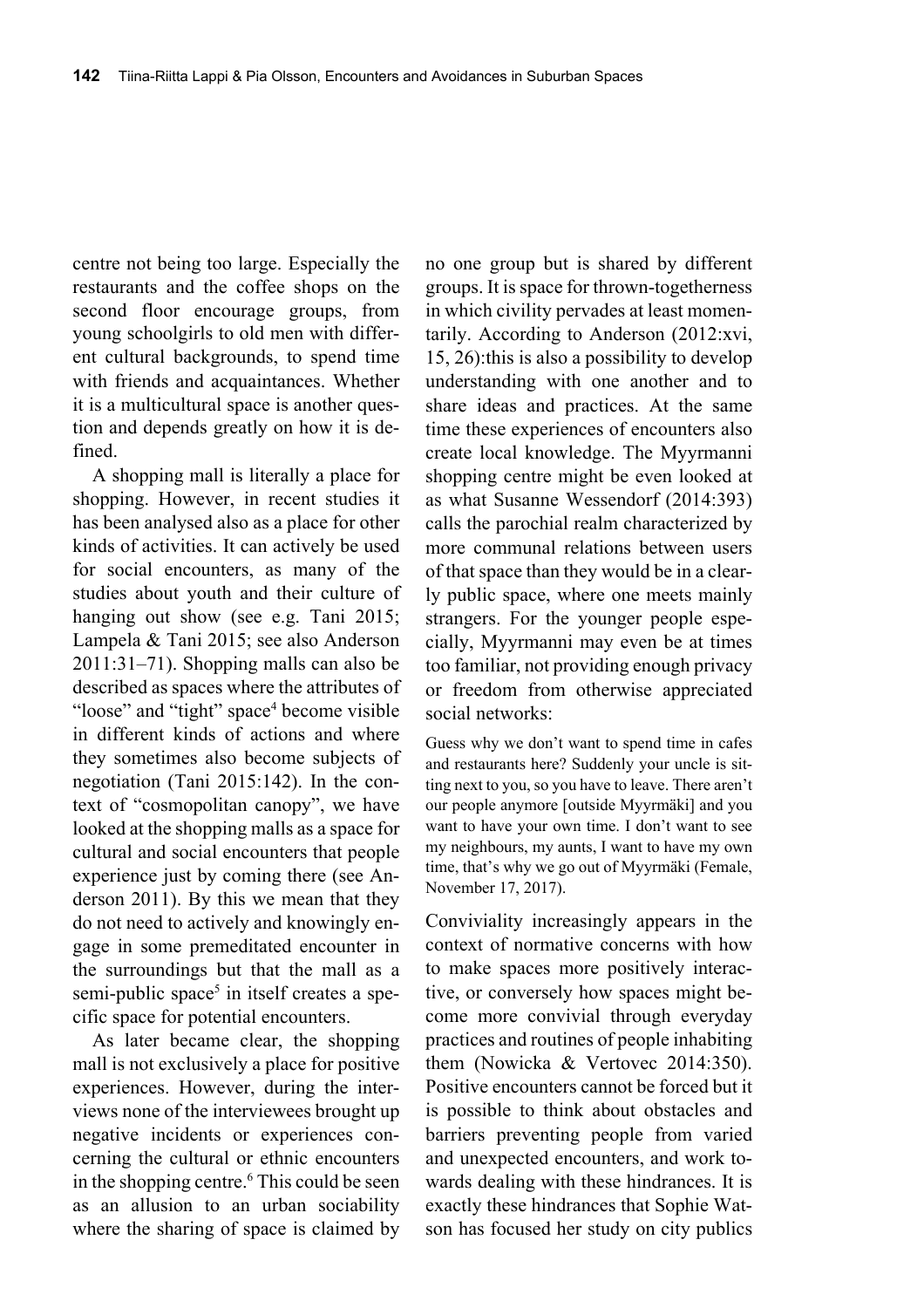and urban encounters. Her main interest lies in exploring different aspects and forms of constraint operating in the public arena which limit the "coming together of strangers", the "living with difference", the "enchanted encounters", the pleasures and displeasures of association and connection. She argues that "it is only when these constraints and limitations, and the fragile, interstitial and partial forms of connection across difference are understood that we can begin to think about how to support or construct the kinds of public spaces which may enhance these very connections" (Watson 2006:19).

In the canopy like space people can feel more relaxed and secure than in other places of the city. One of the basic premises for this to happen is that people visiting the space understand it to be open, or belong, as Anderson puts it, to all. There is no priority to the space for any one group (Anderson 2012:3, 5, 36). In any case, as Suzanne Hall (2017:1569) points out, the relationship between an individual and a public space is more about "being public" than being "in" the public space. The ways we experience the city – either through positive or negative encounters – give directions to our ways of being public.

Encounters in general have an effect on how people experience either insideness or outsideness and subjectivities are produced symbolically, discursively and materially through networks of power relations and practices articulated in space in complex and shifting ways. Urban encounters are woven across a multiplicity of spaces that are visible and invisible, performed, experienced and conducted through words and silences, glances and gazes, regard and disregard, acknowledgements and hostilities, all of which are differently embodied (Watson 2006:20). Especially research on young people has emphasized the meaning of places where encounters with others are typical. Familiar places and memories connected to them can be seen as strengthening both young people's friendships and their self-image. Even brief unwanted encounters in the public space create insecurity and sometimes an experience of outsideness (Ponto 2017:85–86). These different kinds of experiences affecting the space relation are visible in the following extract, as the interviewee describes the change in her familiar neighbourhood:

This area, you know why it is nice, everyone is close to me. My best sisters live here, my Finnish sisters. Whenever I need them, they are there and they have supported us very much. They are the same as friends, but I call them sisters, we have a very deep connection. Every time I needed something, whatever happened to me, even at twelve o'clock at night, I call and they come. They are all Finnish. I trust this environment, but it's not the same as before. When I came to Finland in 1995, if I was out at night, I wasn't afraid of anything, but today I can't feel trust (Female, September 27, 2017).

Having lived over twenty years in Finland the informant we quoted also at the beginning of the article had a long time perspective on how attitudes towards migrants, even in a very familiar and otherwise appreciated environment, along with the general atmosphere in society, have changed especially over the past ten years. Even though she has Finnish women as her best friends, she has used a lot of time and energy to help all migrants, especially women, as much as possible in order to enhance all kinds of cultural and social encounters in Myyrmäki. During the inter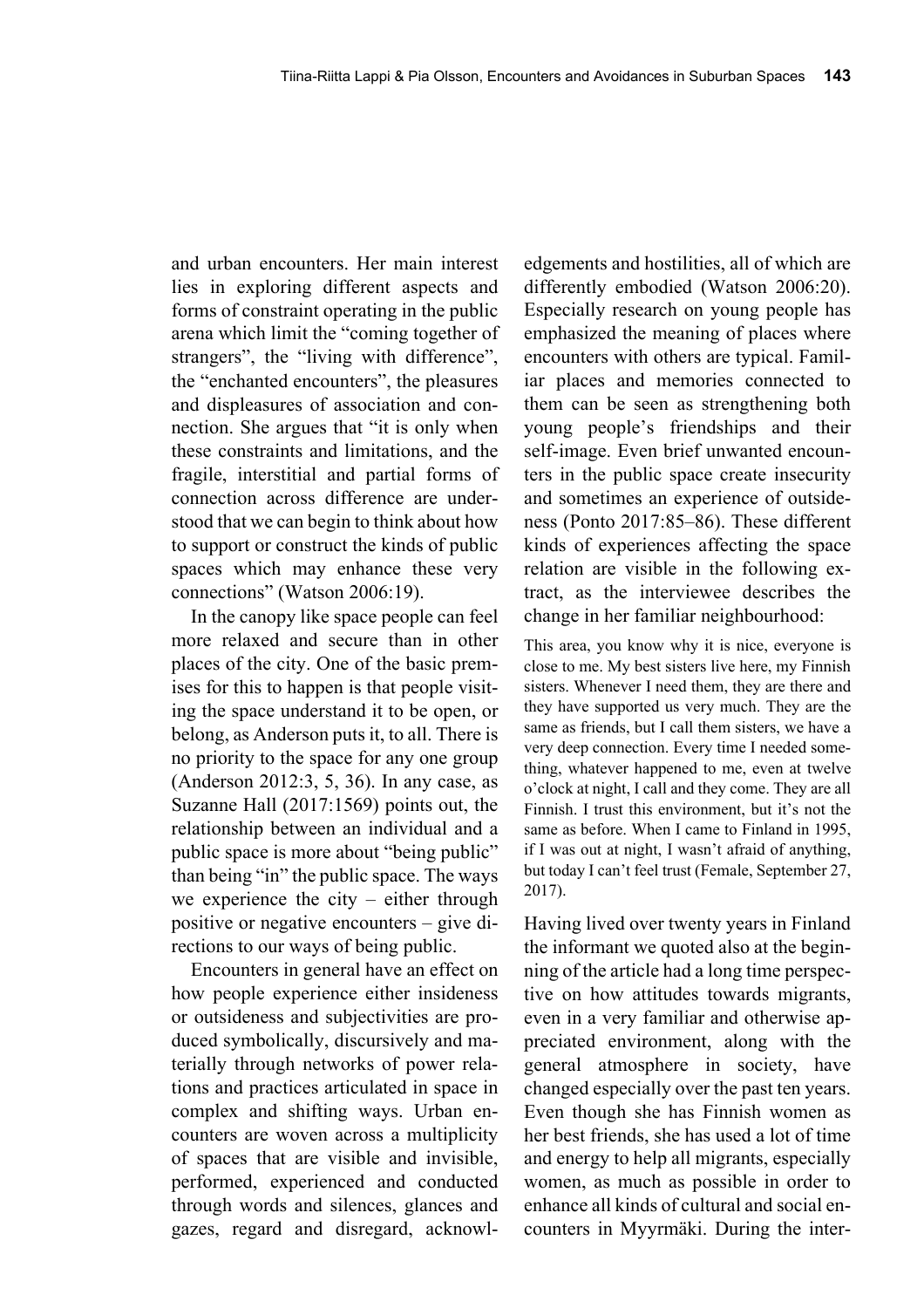view, she stressed many times how important it is to get out of the home and take part in all kinds of activities to meet other people and exchange ideas with them, as she brings out also in this quotation. This is what could be interpreted in Anderson's words as "folk ethnography" or "people watching", which leads people to gradually learn about other people in the surroundings. Through this process they learn to read different kinds of signs and symbols from other people's appearances and behaviour and also to put these in perspective. This people watching happens all the time in our everyday routines in the city (Anderson 2012:125). However, the interviewee emphasized active doing in mixed groups and was perhaps a little disappointed as people were mostly active in their own social environment and mixing with others in an active way was more unusual.

I have invited many times, come, come little bit away from your daily routines, come and try to integrate with Finnish people, come to talk, come to change ideas, but they are not active. I have been really jealous, especially when the Somalis, if they want to organize something, it's the whole group, not just one. I say that not many foreign women are really active and I can say straight that when the Somalis came, they are very active (Female, September 27, 2017).

This leads to another related topic coming up in the research data, namely, that many activities as well as spaces used for these activities are quite separated, focused either mainly on migrants or on people in general in Myyrmäki, but not attended by migrants. In a similar vein, there are places and activities which are attended and organized by the migrants but not familiar or inviting to the majority population. For example, the mosque in Myyrmäki is an important meeting place, especially for the Muslim men, where migrants with a variety of backgrounds come together to pray but also to meet each other for discussions and coffee.

Women don't necessarily go to the mosque. But if there is an Eid festival, you can go if you want to. Different people go to the mosque, for example Moroccans, Algerians, Tunisians, Chechens, Albanians, Somalis, and yes, they have a very good connection. It is not just a mosque but at the same time also a cultural meeting place (Female, September 27, 2017).

One interviewee mentioned that in her opinion especially different kinds of activities preferably taking place in public space would bring people together and while doing something together it would be easier to start talking to someone and get to know people with culturally and socially varying backgrounds. In her words:

A place where Finnish people and migrants, all in the same place, not just migrants. If there are just migrants, problems may arise later on or someone wants to attack or wants to do something bad. But a place for both, that kind of place, there isn't such a place in Myyrmäki. When you don't know other people, strangers, you may be afraid of them, but if you know at least a little bit, they do not scare you anymore. This is very important (Female, November 2, 2017).

She also talked about how more attention should be paid to integration in housing based on her own experiences of feeling safer in her current neighbourhood where the majority of inhabitants are not migrants. She felt that having more non-migrants people living close by in a way protects her and her family from potential attacks and other possible hate-related incidents. In most interviews the question of how to become acquainted with majority people comes across somehow: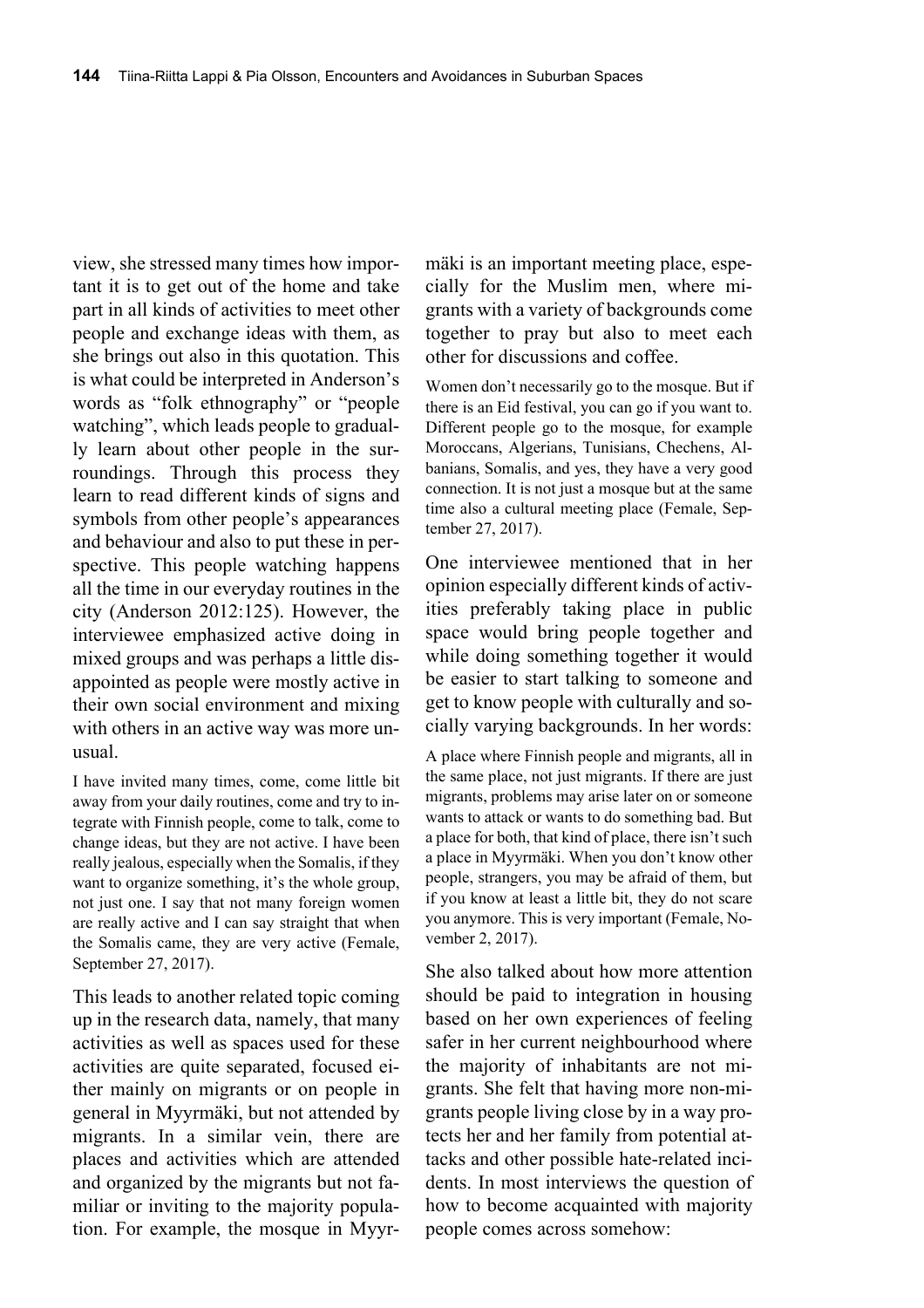Earlier [the Finns] they just asked, what do you want and didn't talk, but now [after many years in Finland] they are friends. They talk a lot and if there is a meeting in the housing cooperative, they elect migrants as members of the board. Now I have friends, earlier it was just work [for meeting Finnish people]. When you know a Finn in your spare time, they talk a lot. A neighbour of mine moved to Helsinki, we meet once in a while and we talk a lot, we go to the market place and have coffee. Things have changed but there isn't any meeting place in this area (Male, May 9, 2017).

When saying that there isn't any meeting place in Myyrmäki, the informant above means especially a place where everyone, regardless of their cultural or religious background, can meet for different activities or just to meet other people for a chat, for example. He mentions that things have changed since he first came to Finland, referring especially to shops etc. being open for longer hours and at weekends, which gives more freedom to arrange one's leisure time and daily life outside of work. In addition he brings up the wider variety of food supplies available for diversified demand, both in specialty shops and in local supermarkets. Despite these changes in society in general, having made urban lifestyles more internationally oriented and culturally diverse also "at home", the fact remains that it is still hard to find places and activities for social engagements crossing cultural boundaries.

## **Practices of Avoidances**

Even though Myyrmanni was described by many as a comfortable place for doing their shopping or spending time otherwise, another, more tragic, aspect was also brought up by some informants who have lived in Myyrmäki for a longer time:

Q: Are there any unpleasant places [in Myyrmäki] where you don't want to go?

A: One thing are the bars, it's not safe there [close to where the bars are situated] and walking later in the evening, that might be scary. It's best to go in the daytime. I have felt uncomfortable and have not wanted to walk around that much after what happened in Turku, that man, I have become more scared. Another thing is when there was a bomb attack in Myyrmanni shopping centre. It was really frightening and I didn't want go even near that shopping centre. I was in Sweden when it happened, but the next day I came back and was afraid to go home, so I stayed with friends for the night. It was really bad. And now my best place is a coffee shop on the second floor [in Myyrmanni], where I spend time with my friends. Yes, we go there with friends quite a lot. But sometimes, when I go with my children, I wonder if something like that could happen again (Female, November 11, 2017).

For the interviewee, the shopping mall was ambiguous by nature. On the one hand it was a place for social encounters where she spent a lot of her time but on the other hand it aroused difficult memories and even fear that something bad might happen. She was not the only one talking about the bomb attack in Myyrmanni in 2002. A young man brought a bomb to Myyrmanni in his backpack and its explosion killed seven people and injured 59, which made it the most serious civilian incident to have happened in the metropolitan area since the Second World War. Some of the informants who have lived in Myyrmäki for a long time said that they still remember the incident quite often when spending time in Myyrmanni.

In recent years, however, it has become almost self-evident to suspect immediately a probable terrorist connection in any kinds of unexpected incidents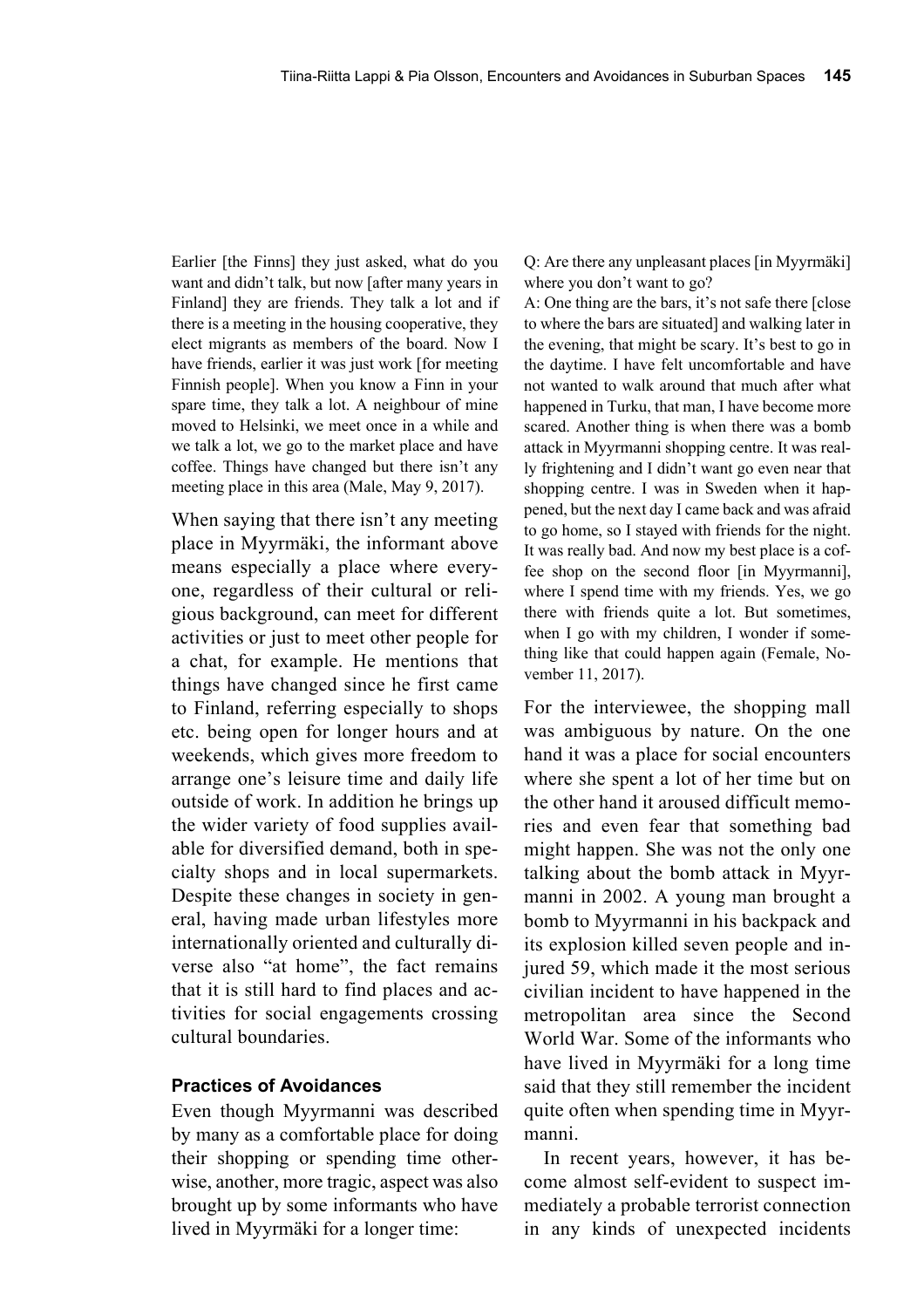aimed at injuring innocent people. These incidents have had a clear effect on people with a migrant background, especially on those recognizable as Muslims, as is the case with many informants interviewed in the study. This is visible in the previous extract as the interviewee moves from the incident in Turku to the Myyrmanni bombing.<sup>7</sup> In many conversations after what happened in Turku people brought up the change in the atmosphere towards migrants, which they felt was very unfair, as described by a young Somali woman:

I remember, I was working the next day [in customer service], people were looking at me like we were traitors. [Laughing.] Sorry, I'm not laughing because it's funny, but because I'm just so confused about how people think. People were looking at me like, that it was doing of your people, that I'm to blame for what happened. And I hear that it's my fault that these things are done, that one person is responsible for everything happening in the whole world. Like it was up to me to go and fix everything that's happening in the world, in Syria and everywhere, also in Somalia. I can't do anything about it, it's not my fault. Just because I'm dark, just because I wear a scarf, just because I look like a Muslim, then it's suddenly my fault, I'm to blame for what is going on in the world (Female, November 17, 2017).

This relates to the idea that minorities are often the visible expression of the processes inherent in globalization and while their growth is often seen as the cause of changing social and cultural patterns, they are simply the consequence of that change making them highly vulnerable to tensions and conflict (Cantle 2012:6). The quotation above shows how people with a migrant background may become subjects of ethnic or religious prejudices and hardened attitudes caused by something that happened somewhere else, without having

any way to defend themselves as individuals. It is quite often that these changes in attitudes towards migrants are experienced particularly while present with others in urban public spaces.

The fragment also shows how encounters are affected by very subtle actions, such as gazes. Sara Ahmed (2000:38–39) calls these kinds of encounters "eye-toeye" or "skin-to-skin" encounters. Words are not used but the distrust is expressed through the body, with emotion. Although sometimes difficult to put into words, "facetime" with other people or fixing one another's eyes can be used both to create conviviality and aggression, but can also reflect interest (Anderson 2012:60; Isotalo 2016:12–13; see also Ahmed 2000). Anderson (2012:113) uses the term "eye work" for those short moments when blacks and whites encounter each other, their eyes briefly meeting. This is a time when both parties assess the nature of their encounter. Here the meaning of an eye-to-eye encounter is clear, however: the recognition of a stranger (Ahmed 2000:25).

Some other examples of the more public open spaces in the centre of Myyrmäki were discussed by many informants and referred to as sites where it is good to spend time at least with some caution, especially in the evenings. Most of the interviewees were women, which has an effect on how urban spaces are used and experienced (see e.g. Beebeejaun 2017). Even in the public spaces that are most cosmopolitan, tensions occur. For people coming from minorities, certain spaces can be confusing when not knowing what to expect from the potential encounters. These environments can be tolerant but still re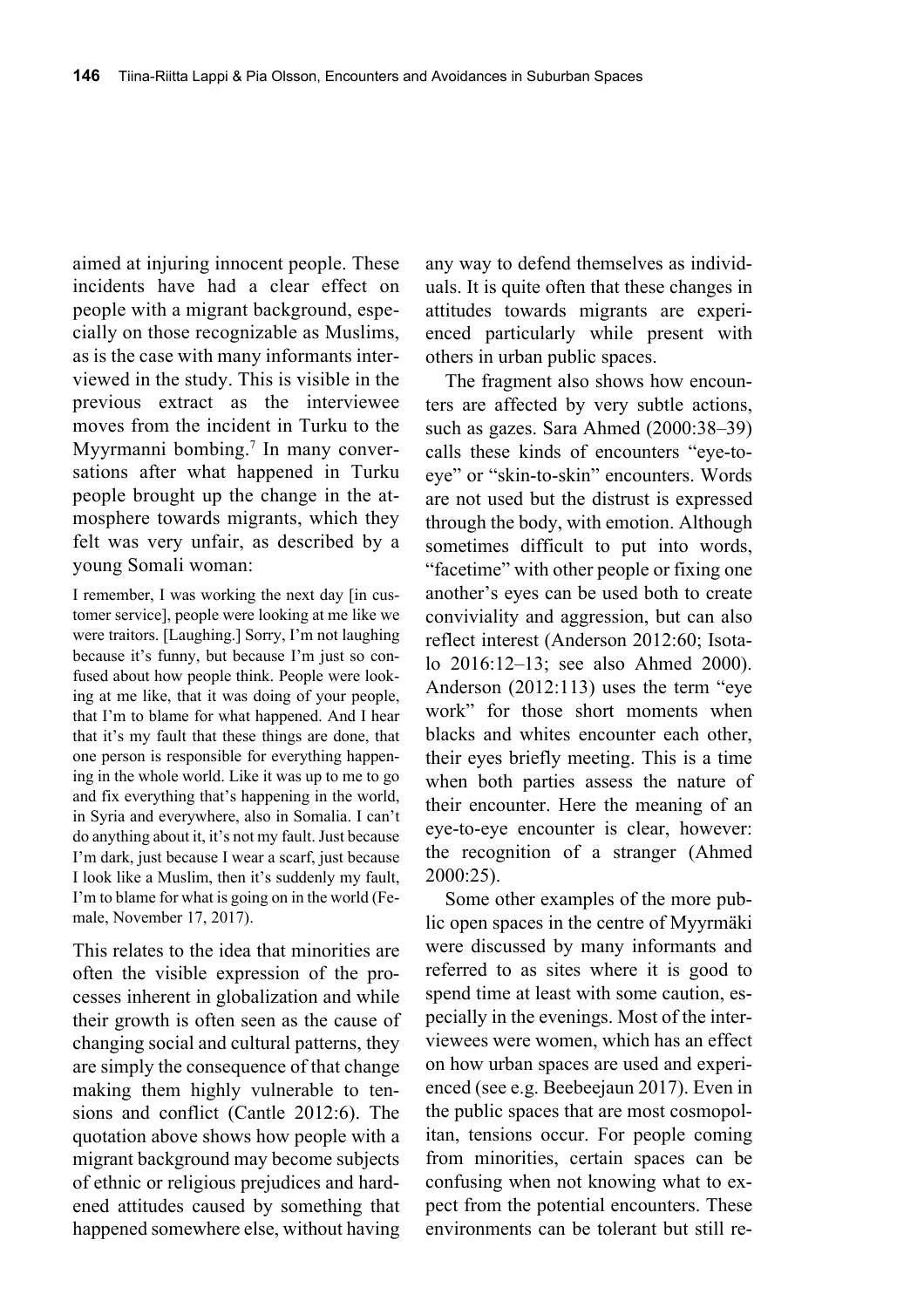mind them of their marginal position. These reminders can be sudden and surprising and tell about the social dynamics of inequality (Anderson 2012:41–44, 151, 154, 157). The spaces the interviewees from Myyrmäki discussed as spaces for everyday racism (Essed 1991:52) were, however, foreseeable for them.

The experiences of the interviewees are in line with the report published by the Finnish Ministry of Justice. This argues that harassment targeted at people with a migrant background is very common in public spaces. For example, in the group that responded to the inquiry, those speaking a foreign language, having foreign nationality or a migrant background, 44 per cent of them had experienced harassment 2–5 times within the last 12 months and 11 per cent experienced it a couple of times a month (Oikeusministeriö 2016:34–35). Everyday racism in the public spaces can have many forms. It can be experienced from looks, it can be in the form of verbal harassment or it can become visible in the situations of interaction as people's behaviour manifested in deeds, words, gestures, and other expressions (Isotalo 2016:7).

When describing Myyrmäki, the majority of the interviewees mentioned the railway station, which is located right in the centre of Myyrmäki. The station as such may not be that important, but what is brought up is the easy access to Helsinki and to the airport in the opposite direction as well. It was often stated that people mostly have access to what they need in Myyrmäki, which is one reason why it is a popular place to live. But if you need to go anywhere else, it is quite easy and this is something that in a way even defines the

character of Myyrmäki. While the train is appreciated for its convenience, it also came up as a site for concrete racist encounters which take place on the train, such as this one:

One time I was on the train with an African friend, we were sitting there and young Finnish people came to sit opposite us. They had had something to drink and even if it says on the train that drinking is forbidden, they had a bottle of wine. Then they spat straight at the face of that African. Many older Finnish people say, please, please, go away from here. There is a lot of racism these days (Female, September 27, 2017).

The train is a very limited space and often quite crowded, which means that people are physically close to each other, having hardly any chance to avoid these kinds of situations. That may be the reason why most actual racist incidents and confrontations people talked about have happened on the train, which can be looked upon as a kind of a "no mans land". It is a very different environment from the familiar neighbourhood where one is likely to know people and places better in order to feel safe when potential conflicts can be avoided more easily.

Other sites mentioned as a potential place for unwanted encounters are the local bars and their surroundings, especially at later hours even if in the company of a Finnish person, as explained by this informant:

If you go to a bar together and your friend is Finnish, then there are different kinds of Finns, those who don't like migrants or they are racists or they are prejudiced against foreigners. And then they may come and tell you off and especially if it is a young person it may be difficult to resist saying something back and you can't keep on fighting all the time. Then it becomes a problem if you just can't let it go. This is a problem that affects many encounters, if you go there and someone comes to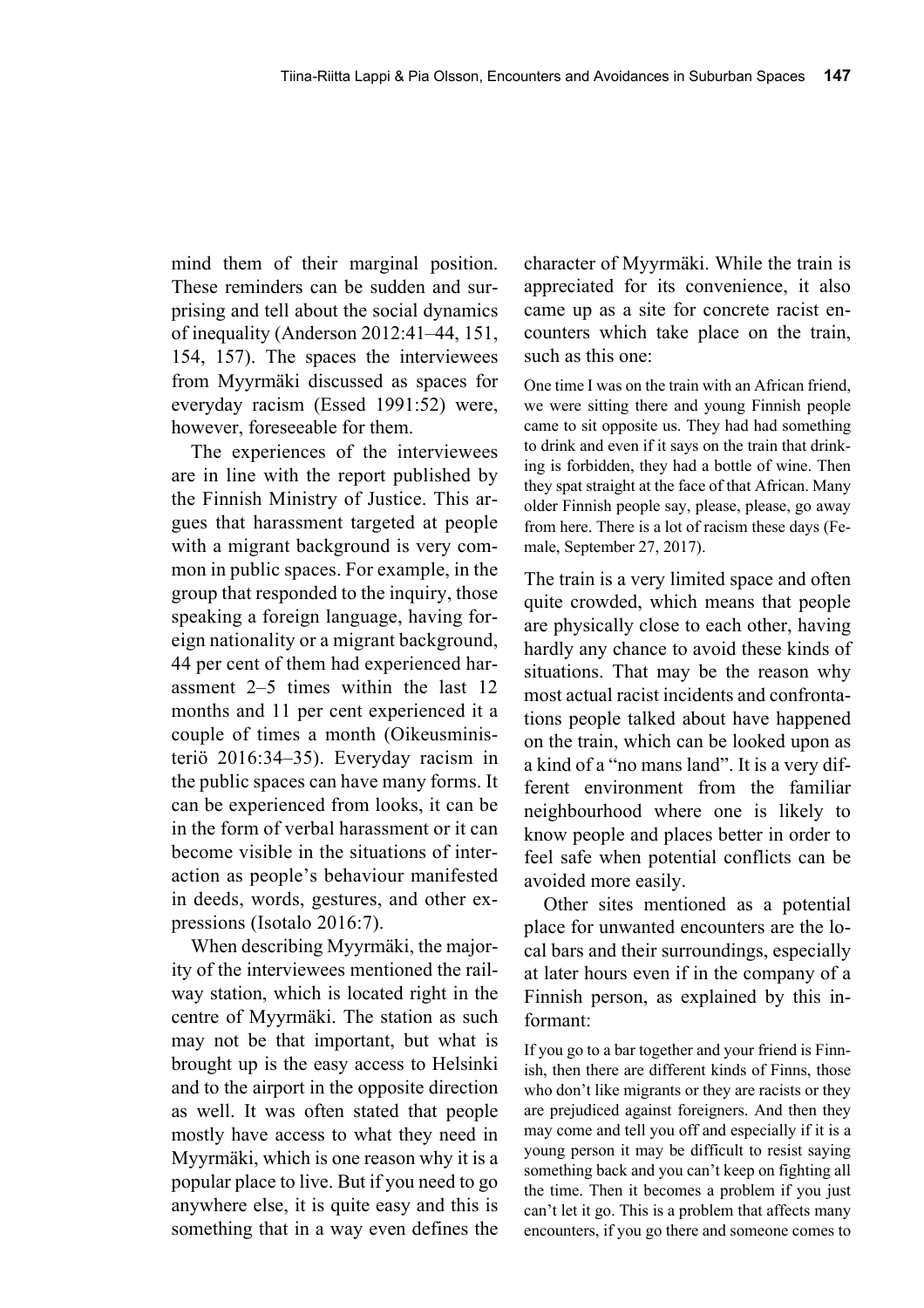tell you off, you just have to keep out of the way, it is the only option (Male, May 9, 2017).

The interview continued with this topic and especially with the question of how these "practices of silent avoidance" also prevent many potentially positive encounters from becoming realized. This is related to what troubles many public spaces, namely, that they are lacking in certain domestic qualities. That is, they fail to provide a sense of trust, comfort or amenity that might invite multiple publics to inhabit them (Koch & Latham 2013:9).

Suzanne Hall (2017:1568–1570) reminds us that city spaces can simultaneously be spaces for cross-cultural participation and growing inequality. The way we learn and experience the city affects the way we are "being public" in our everyday life. The different experiences define how and where we engage or resist the city. She suggests that we should have a more mobile conception of being public as it is through these movements from place to place and in-betweens that we keep learning the city. For people with a migrant background this learning the city, however, raises the risk of everyday racism. The interviewees also highlight how the relationship with the environment is not just built between the person experiencing the city and the specific urban spaces experienced but, as Hall argues, there are many other factors working as well. In the case of Myyrmäki, the meaning of both the personal history and the history of the place is visible when people narrate their place experiences.

### **Conclusions**

Our earlier research engagements with urban dwellers' reflections on urban spaces, especially in the form of divergent placebased discourses with Finnish informants, have produced research data in which more weight has been actually ascribed to the material and aesthetic aspects of the built environment. In addition nature, even in the city, is something people bring up along with thinking about their personal life histories in relation to the sites of their habitation or the city at large (see e.g. Lappi 2004; 2007; 2013). There seem to be particular ways of observing urban environments and constructing narratives about them. However, when interviewing migrants living in Myyrmäki, their focus is clearly on the social environment instead of physical structures, aesthetics or functional aspects. Time and time again during the interviews one aim was to find out what the informants thought about Myyrmäki as a concrete physical place, but somehow the discussions always turned to social relations and practices.

Based on our study, we propose that this difference has something to do with the fact that for many migrants their relations with other people form the basis for stability and safety in their everyday lives, whether they have a strong social network in order to belong and feel accepted by others or they are aware of potential negative encounters. While it has proven to be quite difficult for many urban dwellers with a migrant background to integrate themselves socially in a larger society even in the close neighbourhood, it becomes quite obvious that in order to feel at home or find a place in the community one turns to where a network of trust and mutual support can be found. Not feeling accepted or safe in particular spaces or situations makes people avoid such places,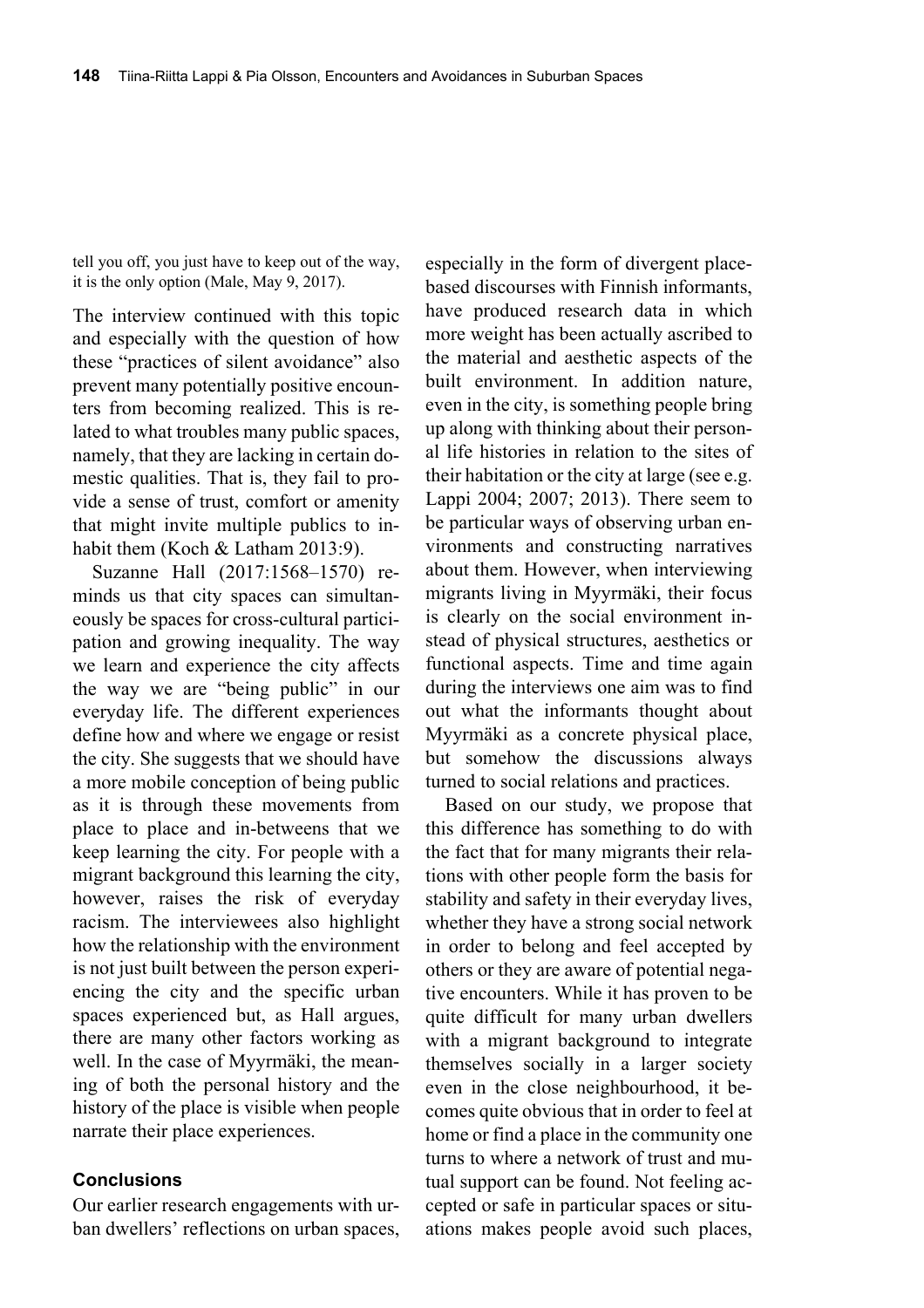and potentially unwanted encounters easily lead to more separated spatial practices and social encounters.

Regan Koch and Alan Latham question the division of urban space into public and private and instead aim at better understanding of the publicness of a space by focusing on the relationship between the two. They argue that much of what happens in the public space is actually privately directed, when people go from one place to another, shop, eat, relax, meet friends etc. The public quality of such activities is connected to the ways in which they involve some kind of orientation towards others with whom one collectively inhabits the space. In public spaces, which work well, these relationships and practices are inclusive, convivial and democratic. In short, they are shared (Koch & Latham 2013:14).

According to Ash Amin, "every public space comes with its distinctive rules or orientation enshrined in principles and acts of public organization and order that, in signalling clear cartographies of permissibility and possibility, fix the terms of engagement between subjects in the public arena." The chances of different social groups and their position in the social hierarchy are usually decided and directed by those having political and economic power along with the urban planners through the specifics of land use allocation, social and cultural policy, economic strategy, housing distribution, governance of public space, access to collective services, and symbolic projection of the city. Ash further argues that "the multiplicities of urban flow and excess are regulated by these silent fixes or urban order, allowing more breathing space to the stranger in

one site, but less in another" (Amin 2012: 65).

While doing fieldwork in Myyrmäki, the initial aim at the beginning was to find and observe places where people would gather together and "share the urban space". After a number of interviews and observing spatial practices it became obvious that such places were actually hard to find, even if not totally non-existent at least for an outsider to detect. This led to the idea of introverted urban spaces, which may be quite common in suburban settings, such as Myyrmäki.

For the interviewees in Myyrmäki the public and semi-public spaces were divided into three kinds of spaces: (1) Spaces that could be identified as high risk spaces for everyday racism, such as spaces close to bars and closed spaces like public transportation; (2) spaces for casual intercultural encounters such as the shopping mall that could be argued to have at least some of the features connected to cosmopolitan canopies; and (3) differentiated spaces that were shared, safe and familiar spaces but which did not enhance multiple intercultural encounters. Not undermining the meaning of shopping centres as spaces for urban encounters, there are also limitations in them in the creation of a culturally diverse urban landscape. They are – at least in Myyrmanni – mainly spaces for consumption, which also limits the use of space. And in the end, it is a very limited space considering the Myyrmäki area in general.

While emphasizing the meaning of micropublics and microcultures of place Ash Amin (2002:967) wants to make visible the importance of everyday enactment for people's identity and attitude for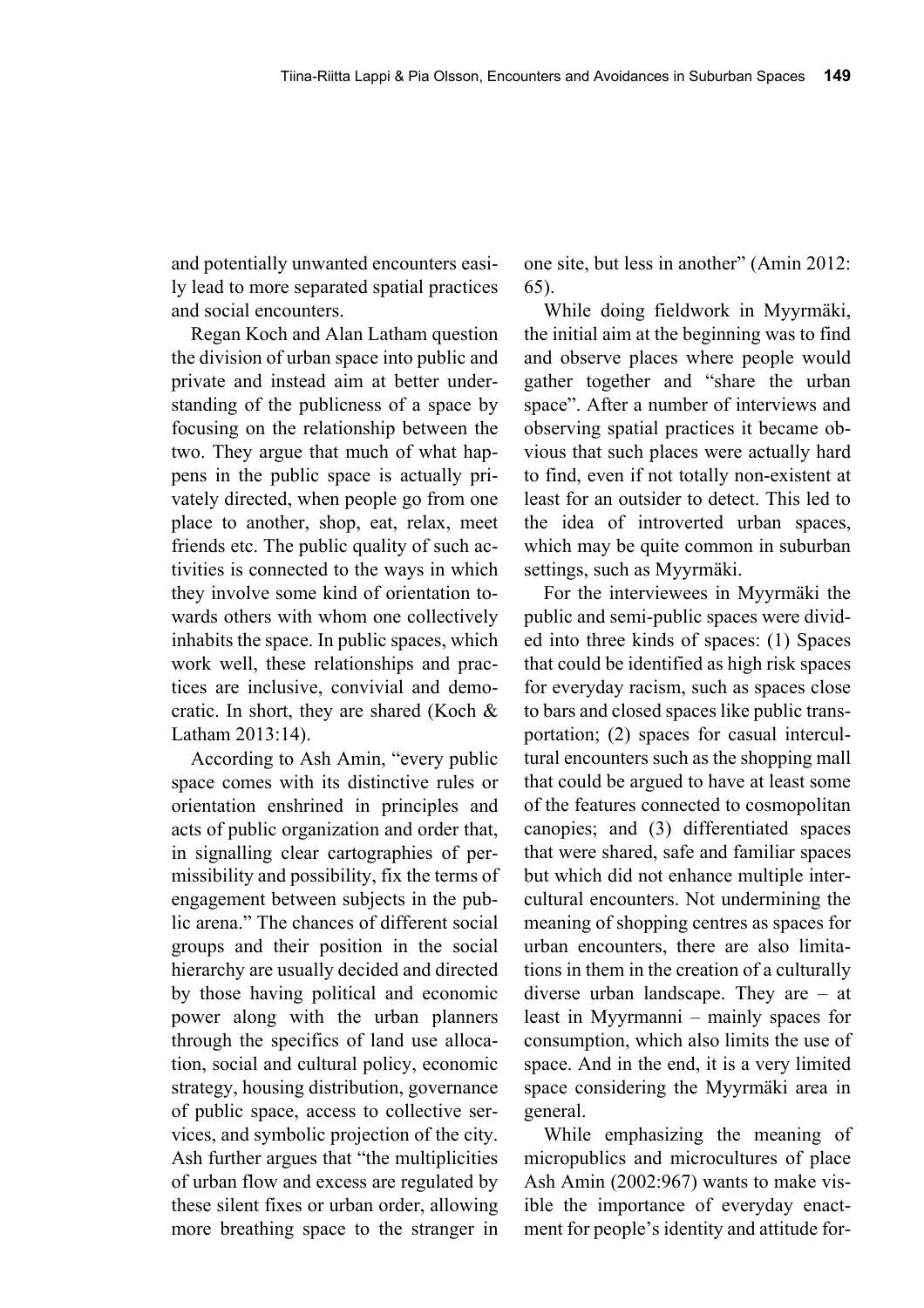mation. This emphasis does not overlook the general influences but highlights the layered nature of the process. In the Myyrmäki interviews these micropublics seemed to be culturally differentiated. For Anderson (2012:29, 34), who in his ethnography focuses especially on Philadelphia, the city is formed by a "patchwork of racially distinct neighbourhoods" where "taking keen notice of strangers is the first line of defense". In Myyrmäki, this kind of clearly defined distinction between neighbourhoods was not to be made. However, the social spaces sometimes reflected a patchwork rather than mixed, diverse urban spaces. The importance of these cultural patches is understandable, but to work against the high-risk spaces that limit people's use of space we need more such spaces where casual, everyday encounters are possible. Deeper understanding of spatial as well as social aspects of place-making is crucial for the deconstruction of these cultural differentiations and divisions within urban space.

Following Amin's thinking about spaces having distinctive rules calls for better understanding particularly of spacerelated experiences, not just spatial practices: listening to what people say instead of just looking at what they do. Especially the practices of avoidance are something that influences the uses of space, people's behaviour in particular places as well as the formation of the entire social landscape in the suburb. All these "silent fixes", to use Amin's term (2012:65), affect how inclusive or exclusive public spaces are understood. Physical spaces can be fixed material constructions, but how they function as social and cultural spaces can be more easily reconstructed

and developed further based on ethnographic knowledge of spatial experiences. Based on our analysis, we argue that spatial equality should be created through possibilities to express more freely differences, social particularities, or cultural multiplicities in urban spaces. Furthermore, such diversity can be understood as a way to move towards more involving and accepting urban societies.

*Tiina-Riitta Lappi*  Adjunct Professor Department of Cultures University of Helsinki, P.O. Box 33 (Yliopistonkatu 4) FI-00014 Helsinki email: tiinariitta.lappi@gmail.com

#### *Pia Olsson*

Adjunct Professor, University Lecturer Department of Cultures University of Helsinki, P.O. Box 33 (Yliopistonkatu 4) FI-00014 Helsinki email: Pia.Olsson@helsinki.fi

#### **Notes**

- 1 This article is a part of a larger project called "Shared City", which is funded by the Helsinki Metropolitan Region Urban Research Programme. In the project, we analyse the ways urban space is connected with interethnic encounters, focusing on six specific areas in Helsinki and Vantaa. In addition we aim at developing methods for integrating ethnographic knowledge into city planning.
- 2 At the same time as there is an ongoing process of Finnish cities becoming more and more hyperdiverse through immigration (about hyperdiversity, see Noble 2011), it is important not to over-emphasize this. Finnish culture has for long misleadingly been labelled as homogeneous (see e.g. Tervonen 2014), and this also affects to the ways people experience the changes within their environment.
- 3 The actual fieldwork in Myyrmäki was done by Tiina-Riitta Lappi and the direct impressions from the field are hers. The research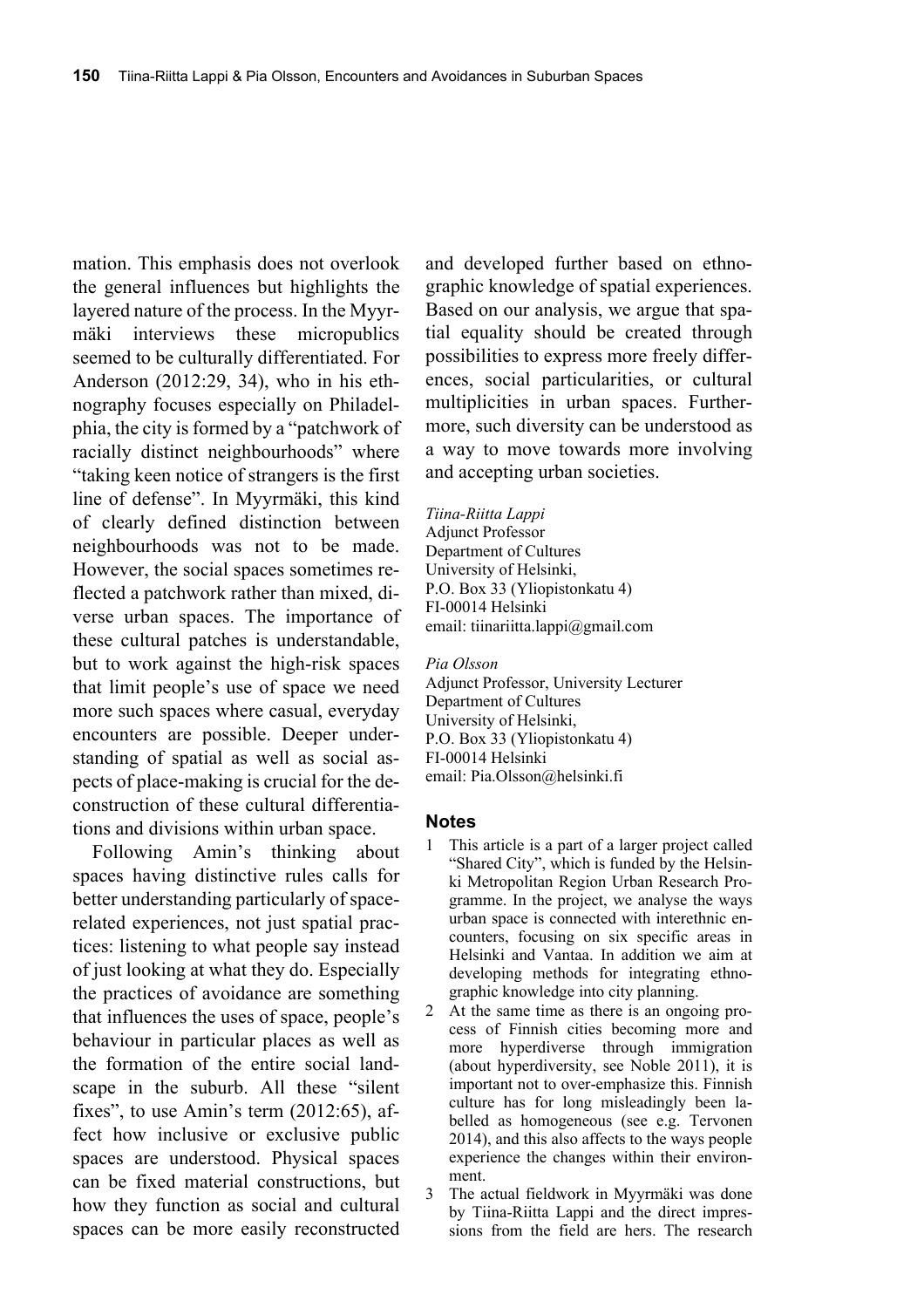data in Myyrmäki was gathered between May and November in 2017 by observing spatial practices and different social activities in public places and pursuing 13 interviews (two group interviews with four informants in one and five in another) with people with migrant background currently living in Myyrmäki. In addition Tiina-Riitta visited a number of times two local associations offering services and a place to meet for migrants and had many informal discussions with both migrants and people working closely with them both in these associations and in municipal public services. Interviews were mainly done in Finnish, which meant that most informants had already lived in Finland for a longer time and that way they also had a temporal perspective on changes related to the topics discussed during the interviews.

- 4 The concepts of loose and tight space are from K. A. Franck and Q. Stevens (2007).
- 5 Sometimes to define a shopping mall as public or semi-public space can be ambiguous, as Sirpa Tani (2015) has shown in her article dealing with shopping malls as places for hanging out.
- 6 This was not particularly elicited or addressed in the interviews.
- In Turku, a young man stabbed two people to death and injured eight in August 2017. At the time of writing, the man was on trial, charged for murders comitted with terrorist intent.

#### **References**

- Ahmed, Sara 2000: *Strange Encounters. Embodied Others in Post-Coloniality*. London & New York: Routledge.
- Amin, Ash 2002: Ethnicity and the Multicultural City. Living with Diversity. *Environment and Planning A* 34:959–980.
- Amin, Ash 2012: *Land of Strangers*. Cambridge: Polity Press.
- Anderson, Elijah 2004: The Cosmopolitan Canopy. In *Being Here and Being There. Fieldwork Encounters and Ethnographic Discoveries*, ed Elijah Anderson, Scott N. Brooks, Raymond Gunn & Nikki Jones*. The Annals of the American Academy of Political and Social Sciences* 595:14–31.
- Anderson, Elijah 2012: *The Cosmopolitan Canopy. Race and Civility in Everyday Life*. New York & London: W. W. Norton & Company.

Beebeejaun, Yasminah 2017: Gender, Urban

Space and the Right to Everyday Life. *Journal of Urban Affairs* 37(3):323–334.

- Berg, Mette Louise & Nando Sigona 2013: Ethnography, Diversity and Urban Space. *Identities* 20(4):347–360.
- Cantle, Ted 2012: *Interculturalism. The New Era of Cohesion and Diversity*. Basingstoke: Palgrave Macmillan.
- Essed, Philomena 1991: *Understanding Everyday Racism. An Interdisciplinary Theory*. Sage Series on Race and Ethnic Relations 2. Newbury Park, London & New Delhi: Sage.
- Franck, Karen A. & Quentin Stevens 2007: Tying Down Loose Space. In *Loose Space. Possibility and Diversity in Urban Life*, ed Karen A. Franck & Quentin Stevens, pp. 1–33. London: Routledge.
- Gilroy, Paul 2004: *After Empire. Melancholia or Convivial Culture?* Oxford: Routledge.
- Hall, Suzanne 2017: Mooring "Super-diversity" to a Brutal Migration Milieu. *Ethnic and Racial Studies* 40(9):1562‒1573.
- Isotalo, Anu 2016: Rasismi kaupunkitilassa. Tilallinen valkoisuusnormi ja somalitaustaisten naisten vastarinta. *Sukupuolentutkimus* – *Genusforskning* 29(4):7–21.
- Koch, Regan & Alan Latham 2013: On the Hard Work of Domesticating a Public Space. *Urban Studies* 50(1):6–21.
- Lampela, Pauliina & Tani, Sirpa 2015: Ulossulkemisesta tilan jakamiseen. Nuorten ja kontrollin kohtaamisia kauppakeskuksessa. *Yhdyskuntasuunnittelu* 53(3).
- Lappi, Tiina-Riitta 2004: Nature in the City. In *Memories of My Town. The Identities of Town Dwellers and Their Places in Three Finnish Towns*, ed. Anna-Maria Åström, Pirjo Korkiakangas & Pia Olsson, pp. 235–249. Studia Fennica Ethnologica 8. Helsinki: Finnish Literature Society.
- Lappi, Tiina-Riitta 2007: *Neuvottelu tilan tulkinnoista. Etnologinen tutkimus sosiaalisen ja materiaalisen ympäristön vuorovaikutuksesta jyväskyläläisissä kaupunkipuhunnoissa*. Jyväskylä Studies in Humanities 80. Jyväskylä: Jyväskylän yliopisto.
- Lappi, Tiina-Riitta 2013: Kuinka mennyt merkityksellistyy kaupunkipuhunnoissa? Narratiivisia tulkintoja kaupunkiympäristöstä. In *Urbaani muisti. Tulkintoja kaupungista kokemuksellisena tilana*, ed. Katja Lento & Pia Olsson, pp. 324–347. Helsinki: Finnish Literature Society.